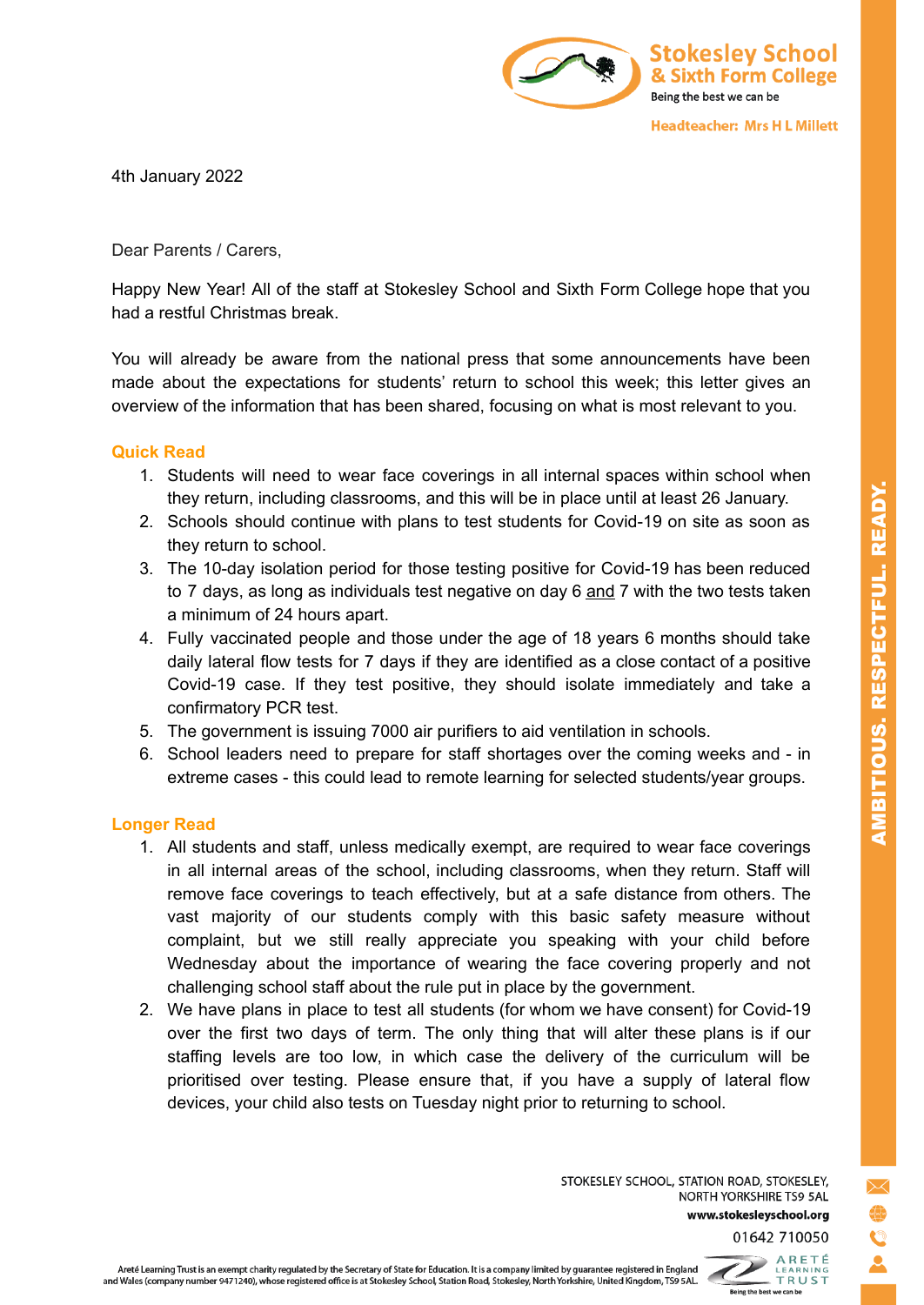

**Headteacher: Mrs H L Millett** 

- 3. If students test positive for Covid-19, they are now able to return to school after the seventh day of isolation, provided they have tested negative on day 6 and 7. (Please refer to the infographic at the end of this letter for a full explanation of this rule change.)
- 4. Anyone who is fully vaccinated or under the age of 18 years 6 months identified as a close contact of a positive case, either by test and trace or through personal connections, can take daily lateral flow tests for 7 days and continue to leave the home - and attend school - provided the tests are negative. It is advisable, however, to exercise extra caution in this scenario by wearing a face covering whenever possible, taking extra sanitisation precautions, and avoiding unnecessary close physical contact with others.
- 5. The government plans to issue 7000 air purifiers to help with ventilation in schools. We look forward to seeing what difference this makes for the 24,400 schools in England each with multiple classrooms and communal areas. In our school, we will continue to follow our risk assessment, and ventilate spaces regularly by opening windows and doors.
- 6. Employers in all sectors are facing issues of staff shortages as life returns to normal following the Christmas break. We are monitoring our staffing levels closely, and will communicate with families swiftly if we need to put contingency measures in place. Although we hope to avoid this, we advise families with younger children to ensure home learning arrangements are in place in terms of supervision and house rules just in case we have no choice but to ask a year group to learn from home.

Families with students in Y11 and Y13 will undoubtedly be concerned about what the Omicron strain of Covid-19 and related absence will mean for the summer examinations. At this stage, the plan is still for examinations to go ahead. Rest assured, we are monitoring any updates closely and are confident that, should exams be cancelled again, our contingency plans are robust; the best approach for all of our students is not to worry and to focus on maintaining high attendance wherever possible and a motivated attitude towards their learning.

I have written directly to students too, via their school emails, to update them on their return to school/college; thank you for also taking the time to talk the additional measures through with them at home. Although there is uncertainty at the moment, it is nothing we are not used to after the last two years, and we are very much looking forward to seeing our students tomorrow.

Yours faithfully,

 $101$  Millott

Mrs H. L. Millett Headteacher

STOKESLEY SCHOOL, STATION ROAD, STOKESLEY, NORTH YORKSHIRE TS9 5AL www.stokesleyschool.org

01642 710050



Areté Learning Trust is an exempt charity regulated by the Secretary of State for Education. It is a company limited by guarantee registered in England Arete Learning Trust is an exempt charity regulated by the Secretary of State for Education. It is a company limited by guarantee registered in England<br>- and Wales (company number 9471240), whose registered office is at St